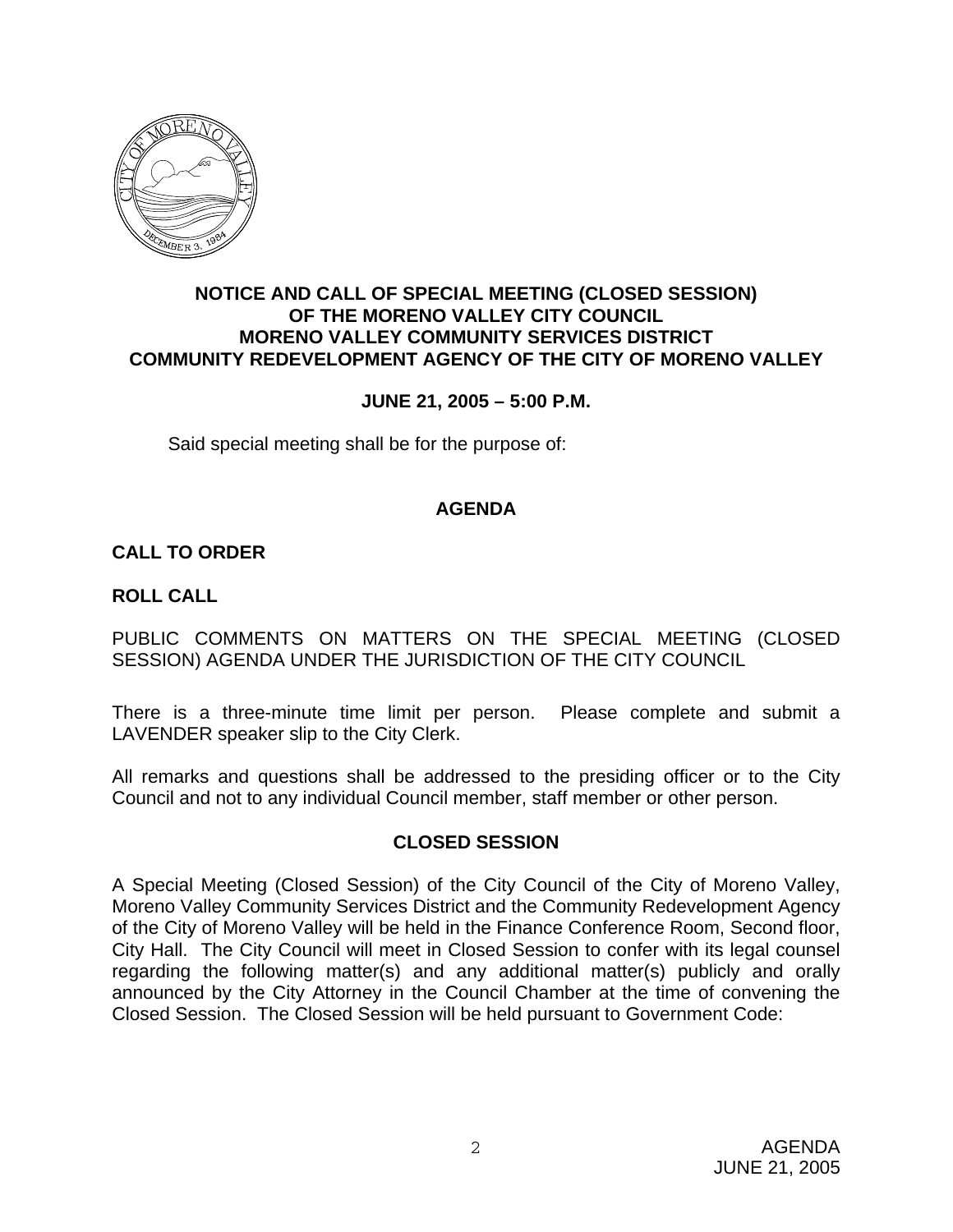- 1) SECTION 54956.9(b)(1) CONFERENCE WITH LEGAL COUNSEL SIGNIFICANT EXPOSURE TO LITIGATION Number of Cases: (2)
- 2) SECTION 54956.9(c) CONFERENCE WITH LEGAL COUNSEL INITIATION OF LITIGATION Number of Cases: (2)
- 3) SECTION 54957.6 LABOR NEGOTIATIONS
	- a) Agency Representative: Gene Rogers Employee Organization: MVCEA
	- b) Agency Representative: Gene Rogers Employee Organization: MVMA
	- **REPORT OF ACTION FROM CLOSED SESSION BY CITY ATTORNEY, IF ANY**
	- **ADJOURN TO REGULAR CITY COUNCIL STUDY SESSION**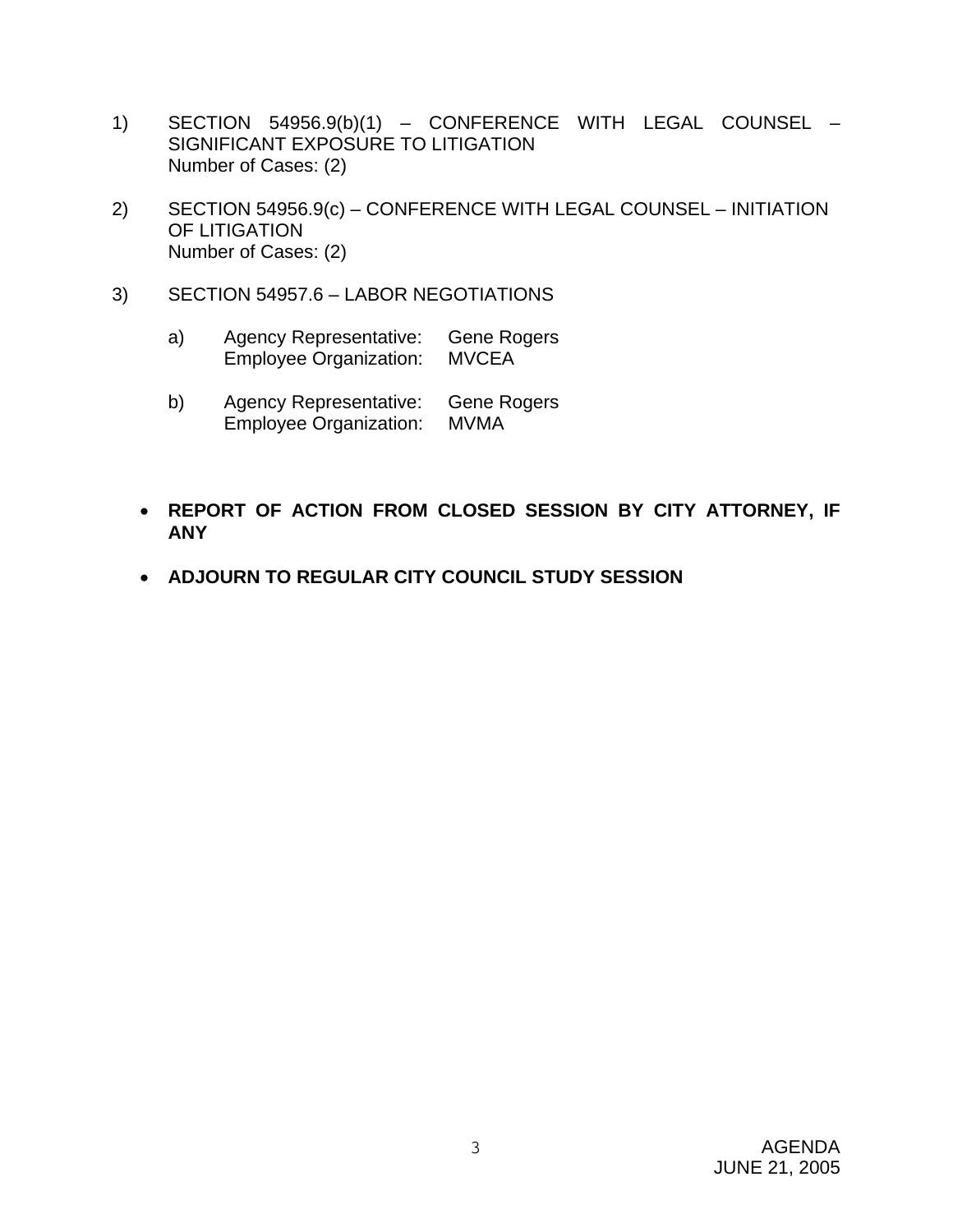### **AGENDA MORENO VALLEY CITY COUNCIL MORENO VALLEY COMMUNITY SERVICES DISTRICT COMMUNITY REDEVELOPMENT AGENCY OF THE CITY OF MORENO VALLEY STUDY SESSION - 6:00 P.M. JUNE 21, 2005**

- **CALL TO ORDER**
- **PLEDGE OF ALLEGIANCE**
- **INVOCATION**
- **ROLL CALL**
- **INTRODUCTIONS**

# • **PUBLIC COMMENTS ON MATTERS EITHER ON THE AGENDA OR ANY SUBJECT NOT ON THE AGENDA UNDER THE JURISDICTION OF THE CITY COUNCIL**

There is a three-minute time limit per person. Please complete and submit a BLUE speaker slip to the City Clerk. All remarks and questions shall be addressed to the presiding officer or to the City Council and not to any individual Council member, staff member or other person.

- 1. Update on Western Riverside Council of Government (WRCOG) Activities by Executive Director Rick Bishop – PowerPoint Presentation **(10 Min.)**
- 2. Rental Housing Inspection Program (Continued from 4/19/2005) **(CDD/15 Min.)**
- 3. Development Impact Fee Study Update **(Finance/5 Min.)**
- 4. Discussion of Street Side Yard Setbacks and Discussion and Recommendations for Transition from Surburban Residential Zones to Rural Residential Zones **(CDD/10 Min.)**
- 5. City Flag **(City Clerk/5 Min.)**
- 6. Redrawing of Existing Council District Boundaries **(City Clerk/5 Min.) (Flickinger/White)**
- 7. Towing Ordinance **(Police Department/5 Min.**) (Material not available at time of printing – to be provided under separate cover)
- 8. City Council Requests and Communications